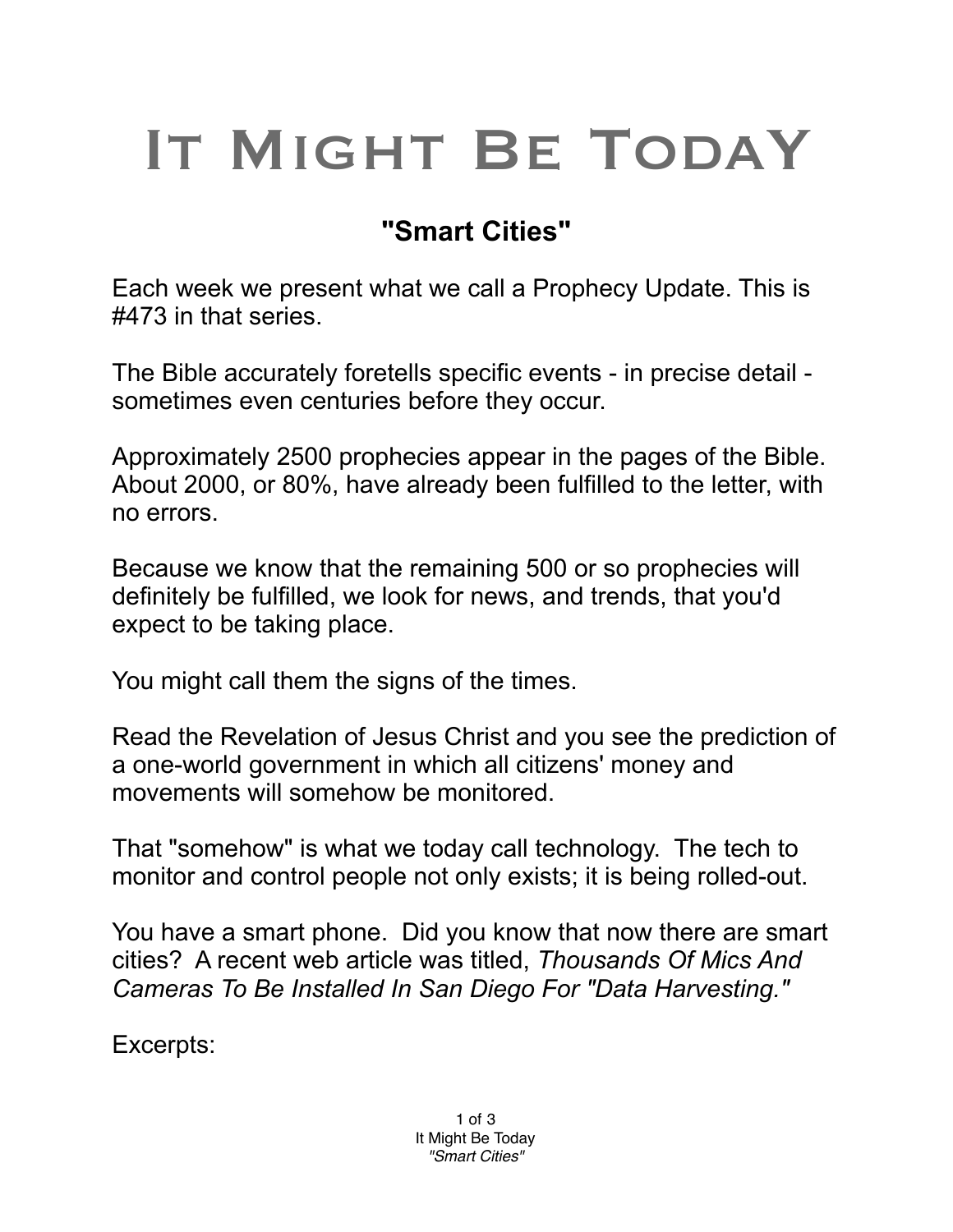General Electric, in conjunction with AT&T and Intel Corp, is set to install cameras, microphones, and sensors on 3200 streetlights in San Diego this year, beginning in July.

The installations are part of a new "smart city" scheme that aims to monitor traffic and crime.

With this news has also come many questioning whether this is an overreach into personal privacy, which is something that wasn't properly investigated prior to approving this plan.

While the new additions might not be infringing on personal privacy, it will certainly collect data that, as a whole, people may be opposed to being a part of.

Especially because the city stated that it intends to make the data available to businesses.

"San Diego is a very early adopter. While it's a smallish deal in dollars it's the biggest deal of this kind yet," said Maryrose Sylvester, chief executive officer of GE Current.

One added benefit is that the information could be made available to developers who are interested in creating apps.

Apps that show the safest way to walk home or locate available parking spaces could be a result of this new technology.

http://prophecynewswatch.com/article.cfm?recent\_news\_id=1076

## The article mentioned smart buildings, saying,

Everyone seems to be in agreement of the fact that this deal is revolutionary and that San Diego will be one of the first cities to test the "internet of things" technology that GE Current already provides for private buildings.